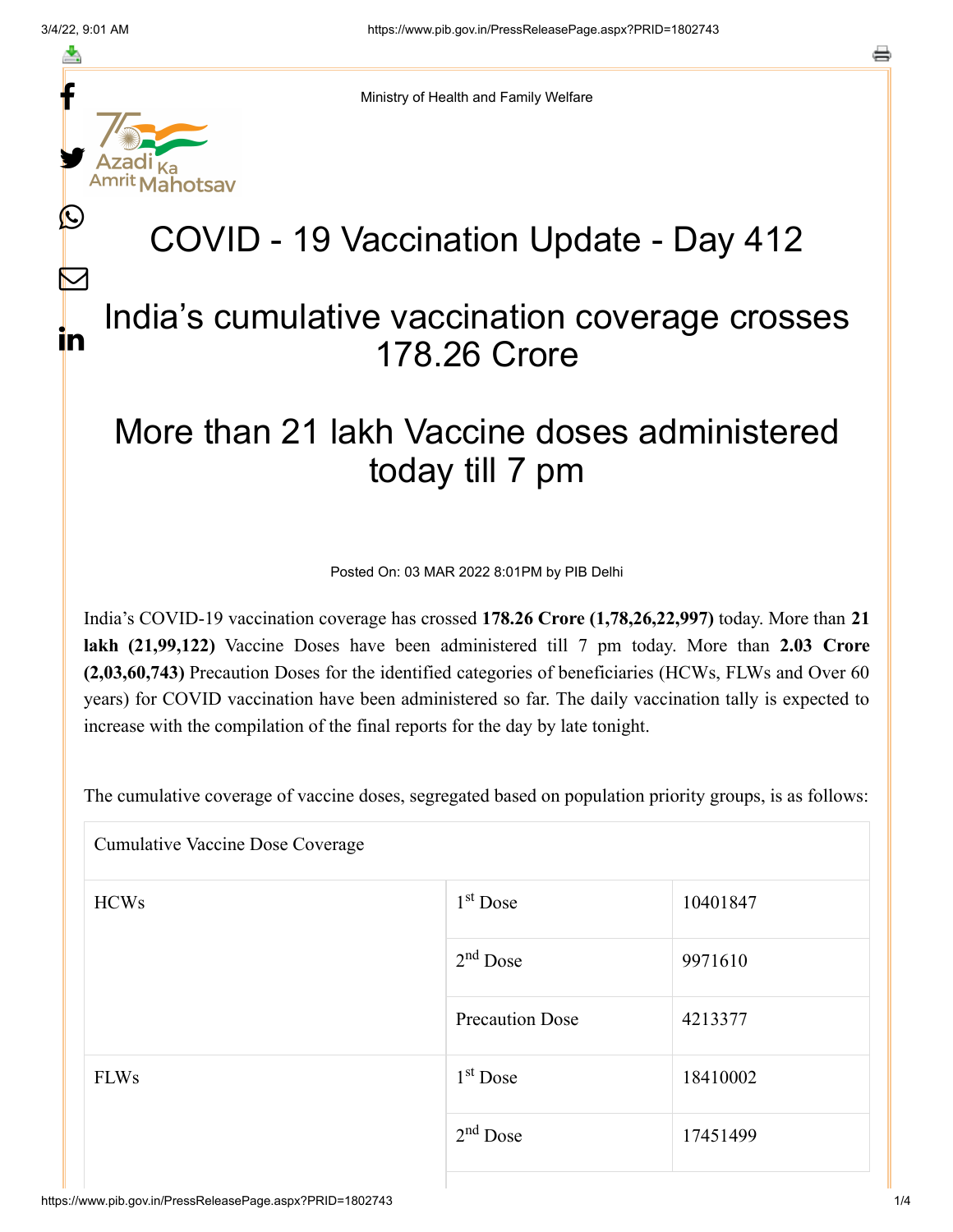| f                     |                                              | <b>Precaution Dose</b> | 6308952    |  |
|-----------------------|----------------------------------------------|------------------------|------------|--|
|                       | Age Group 15-18 years                        | 1 <sup>st</sup> Dose   | 55135531   |  |
| $\bigcirc$            |                                              | $2nd$ Dose             | 29382524   |  |
|                       | Age Group 18-44 years                        | $1st$ Dose             | 552207455  |  |
| $\blacktriangleright$ |                                              | $2nd$ Dose             | 447099631  |  |
| in                    | Age Group 45-59 years                        | $1st$ Dose             | 202337506  |  |
|                       |                                              | $2nd$ Dose             | 180800738  |  |
|                       | Over 60 years                                | $1st$ Dose             | 126464601  |  |
|                       |                                              | $2nd$ Dose             | 112599310  |  |
|                       |                                              | <b>Precaution Dose</b> | 9838414    |  |
|                       | Cumulative 1 <sup>st</sup> dose administered |                        | 964956942  |  |
|                       | Cumulative 2 <sup>nd</sup> dose administered |                        | 797305312  |  |
|                       | <b>Precaution Dose</b>                       |                        | 20360743   |  |
|                       | Total                                        |                        | 1782622997 |  |

Today's achievement in the vaccination exercise, segregated by population priority groups, is as follows:

| Date: $3^{\text{rd}}$ March, 2022 (412 <sup>th</sup> Day) |            |      |  |  |
|-----------------------------------------------------------|------------|------|--|--|
| <b>HCWs</b>                                               | $1st$ Dose | 77   |  |  |
|                                                           | $2nd$ Dose | 1490 |  |  |
|                                                           |            |      |  |  |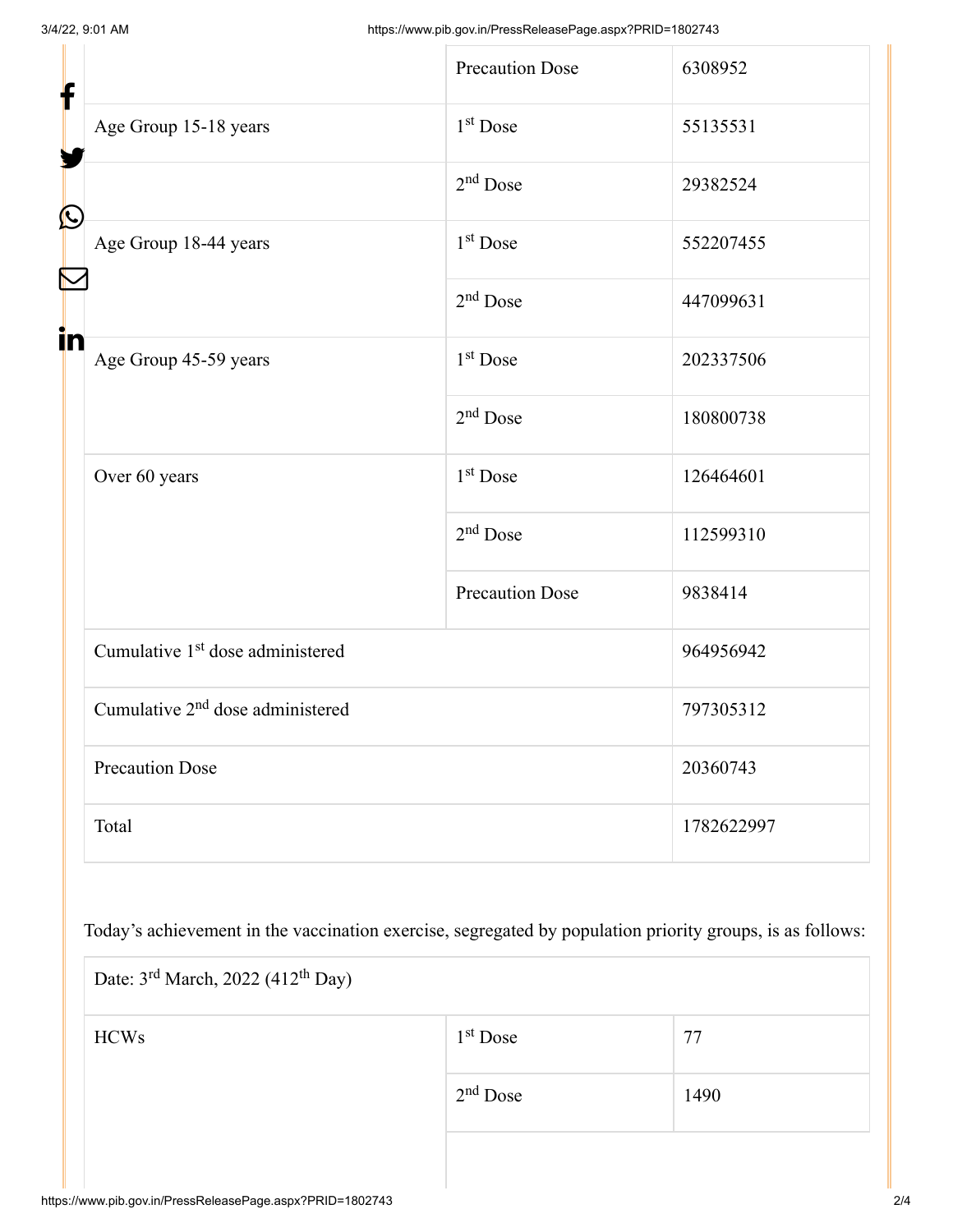| f<br>$\mathbf{\Omega}$<br>Ñ |                                              | <b>Precaution Dose</b> | 12980   |
|-----------------------------|----------------------------------------------|------------------------|---------|
|                             | <b>FLWs</b>                                  | $1st$ Dose             | 112     |
|                             |                                              | $2nd$ Dose             | 2615    |
|                             |                                              | <b>Precaution Dose</b> | 17796   |
|                             | Age Group 15-18 years                        | 1 <sup>st</sup> Dose   | 103018  |
| i <mark>n</mark>            |                                              | $2nd$ Dose             | 612002  |
|                             | Age Group 18-44 years                        | 1 <sup>st</sup> Dose   | 124157  |
|                             |                                              | $2nd$ Dose             | 899767  |
|                             | Age Group 45-59 years                        | $1st$ Dose             | 19091   |
|                             |                                              | $2nd$ Dose             | 198834  |
|                             | Over 60 years                                | 1 <sup>st</sup> Dose   | 15790   |
|                             |                                              | $2nd$ Dose             | 120838  |
|                             |                                              | <b>Precaution Dose</b> | 70555   |
|                             | Cumulative 1 <sup>st</sup> dose administered |                        | 262245  |
|                             | Cumulative 2 <sup>nd</sup> dose administered |                        | 1835546 |
|                             | <b>Precaution Dose</b>                       |                        | 101331  |
|                             | Total                                        |                        | 2199122 |

The vaccination exercise as a tool to protect the most vulnerable population groups in the country from COVID-19 continues to be regularly reviewed and monitored at the highest level.